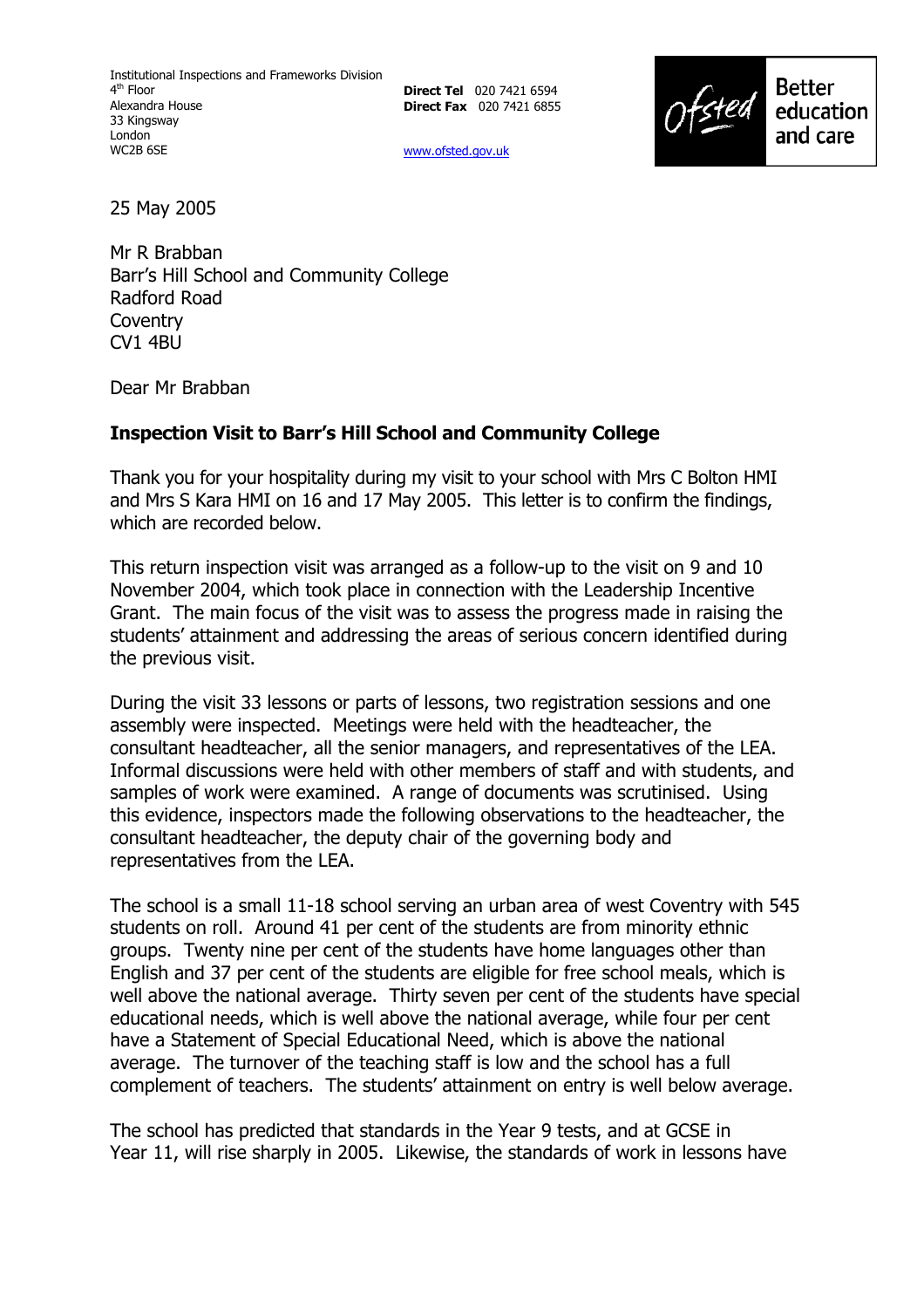

generally risen since the previous visit. The standards in mathematics are high in some classes, but remain too low in classes where the teaching lacks challenge and energy. In the best mathematics lessons, the teachers' enthusiasm for their subject is infectious, teachers use a range of strategies to help students develop their mathematical understanding, and students meet the often very high expectations of their teacher. Elsewhere, students are less engaged and they work in a routine way on tasks that are themselves routine. If students do not understand these tasks they are often explained again in the same way, but just more slowly.

Standards in English and literacy are well below national expectations in Key Stages 3 and 4. In lessons, many students spoke confidently and fluently but others were diffident and were content to opt out of whole-class oral work. The teachersí skills in the management of oral work varied; some were very skilled and targeted their questions well to involve all the students and to elicit extended responses, using praise, humour and encouragement to draw the less confident into the discussion. Others accepted answers largely from volunteers and expected brief contributions, often expressed in partial sentences. For the most part, the staff provided good role models in their own use of spoken and written English but this was not entirely consistent across the school.

Students often read with understanding and interest but their ability to analyse and to evaluate texts and to comment on the effects of aspects of style and rhythm were well below expected levels. In Key Stage 3, many students had weak recall of the word and sentence level work integral to the National Literacy Strategy in the later stages of primary phase. The students' ability to plan and paragraph extended pieces of writing and the accuracy of their spelling, punctuation and use of grammar are often weak. The use of marking to improve attainment in word and sentence level work is uneven and in some classes other than in English, there was undue tolerance of low standards of presentation.

Standards in science were in line with age related expectations in nearly all of the classes. The department has effectively integrated literacy into lessons with a strong focus on key words and their appropriate use, and on speaking and listening. A good variety of teaching and learning styles ensured that the lessons were interesting and that the students made progress. Lessons were often well supported by a helpful writing frame or differentiated resources so that students were able to make good progress.

The school has improved its system of communicating target grades to students, and using these as a basis for spurring on progress. Students recall their target grades and what they need to do to achieve them. The new 'traffic light' system for recording emerging and embedded attainment in mathematics is understood by, and popular with, students.

The school has sustained the improvements in students' attitudes and behaviour that were noted during the last visit. The students' attitudes and behaviour were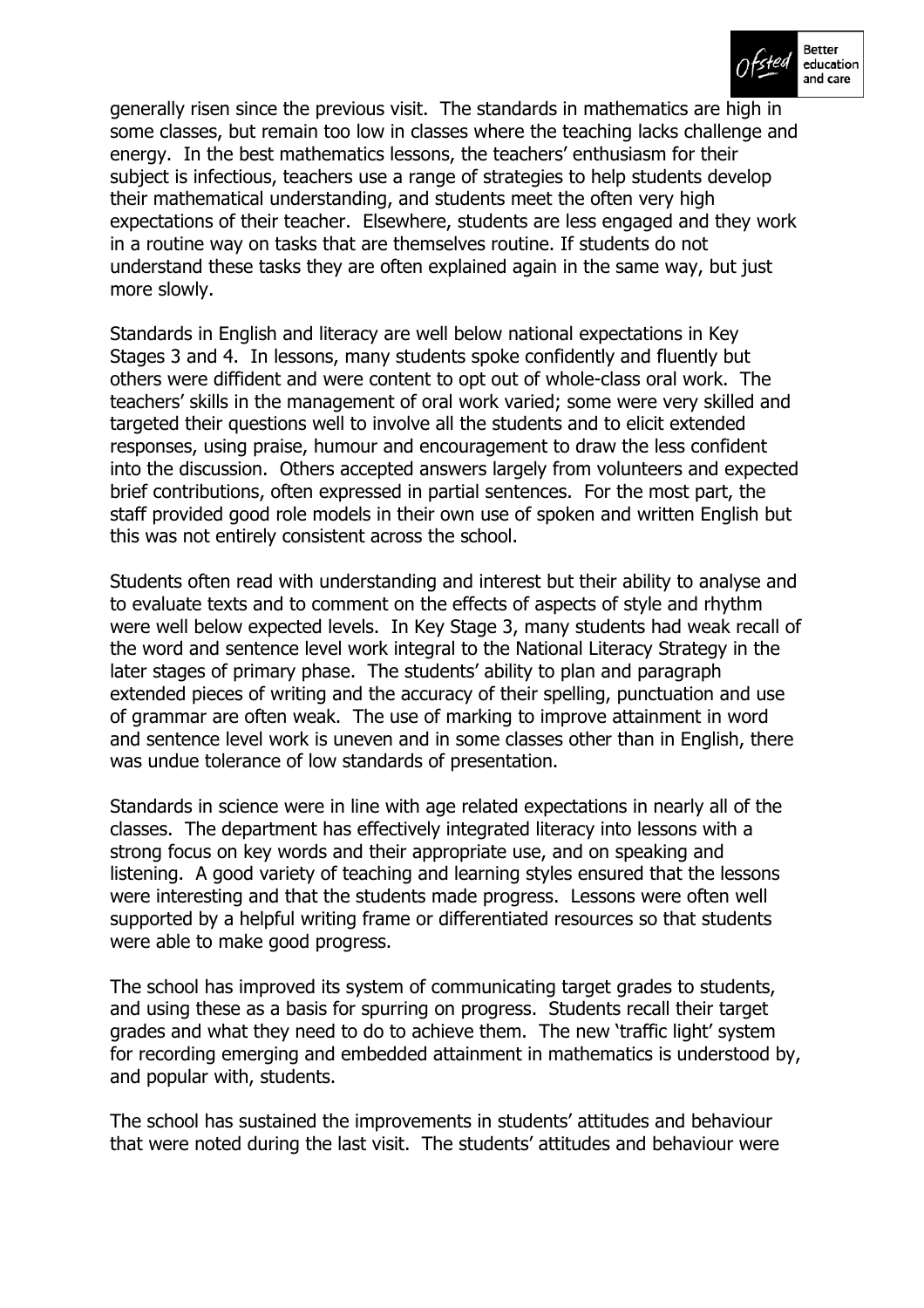

satisfactory or better in nine out of ten lessons, and good in two out of three. The punctuality with which students arrive at lessons has improved.

The quality of the teaching and learning has improved; it was satisfactory or better in nearly nine out of ten lessons and good or very good in two out of five lessons. Only one very well taught lesson was observed, and that was in English. Good teaching was seen in English, mathematics, science, humanities, drama and music. Unsatisfactory teaching was observed in English, mathematics, design and technology and information and communication technology.

The good teaching was characterised by very good relationships between the teacher and the students. Shared humour was often a feature, and the behaviour management was subtle and based on praise. Classroom conventions were observed so that the students listened to the teacher and each other, and routines were well established so that lessons proceeded smoothly. The teacher used a variety of teaching and learning styles that made the lessons both interesting and fast paced. In these well-taught lessons the learning objectives were specific and identified exactly what the teacher wanted the students to learn. The teacher asked questions that challenged the students to think for themselves and fully explain their ideas. Learning was often checked throughout the lesson, and not only at the end.

The less well-taught lessons lacked these features. The teaching was sometimes unenthusiastic and uninspiring and the activities were dull with an over reliance on undemanding worksheets. The lesson plans frequently confused learning objectives with tasks, and this made it difficult for the teacher to assess the students' progress.

The lesson plans usually included the deployment of the teaching assistants. They often contributed effectively to the students' learning, sometimes taking the initiative in a lesson; for example, by moving to the white board and adding annotations to help particular students.

Marking has improved and good examples were seen of formative marking that related to the level of the students work and what they needed to do to improve. Although display around the school and in classrooms is tidy and often colourful it is not being sufficiently exploited as a learning stimulus. Displays frequently had a title, but no context was given and very little was annotated to indicate the level of work or the success criteria that it met. There is still inconsistency in the setting of homework and even more so in following up the students who do not complete the homework.

The school is developing its curriculum to meet the range of students' aspirations, but there is still some way to go. A Full Service Extended School is contributing to the school's alternative curriculum. The uptake of French in Years 10 and 11 is improving, and this may be a response to the more stable staffing of the last two years.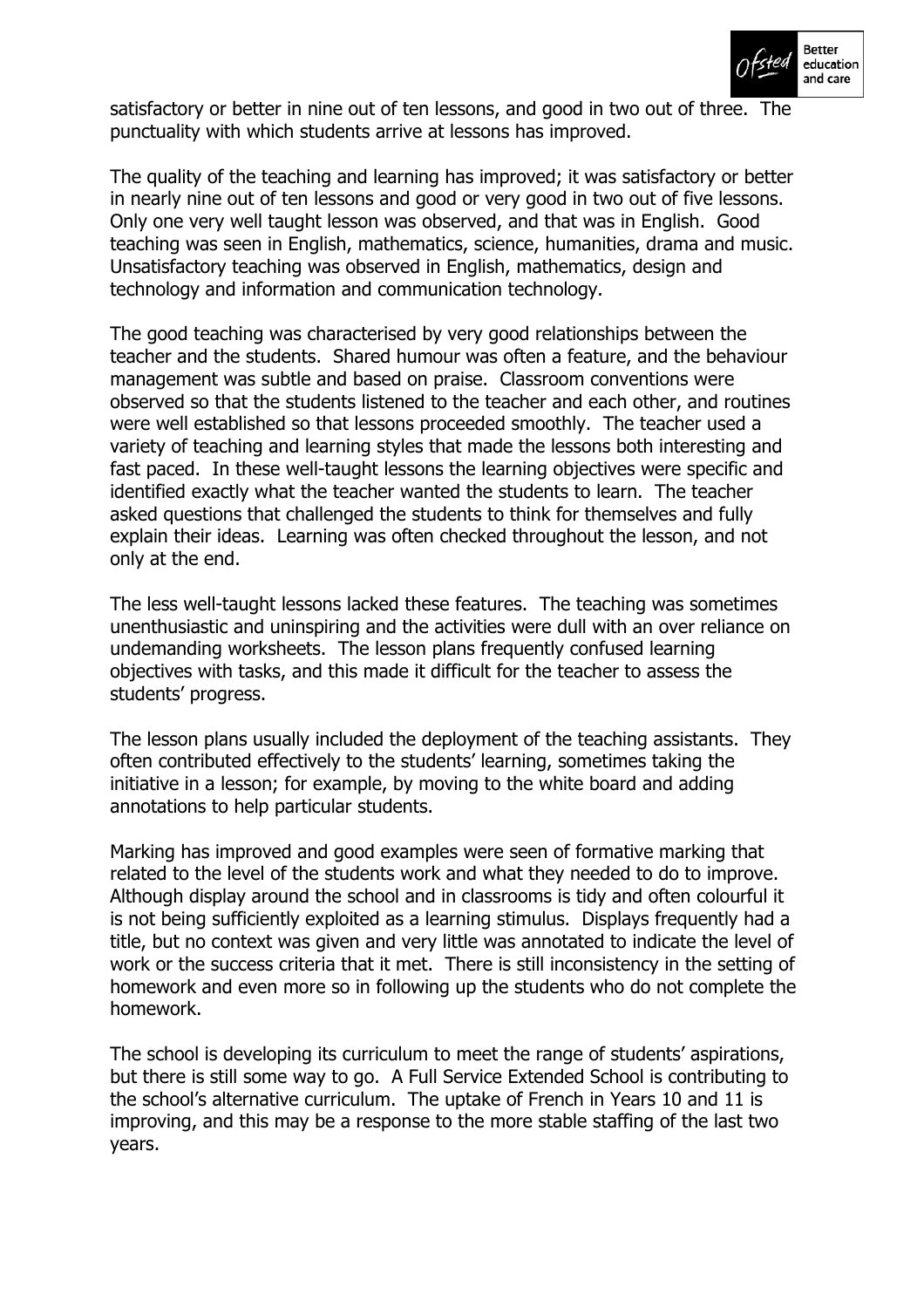

The leadership of the school has stabilised since the last visit. The relative roles of the headteacher and consultant headteacher have been clarified. The LEA continues to work closely and extensively with the school, which continues to benefit from its participation in the LIG collaborative. The close working relationship between Barr's Hill and another school has continued to develop, with informal joint working now being initiated directly by teachers. The joint governance committee of the two schools has met on three occasions.

The emphasis on self-evaluation has increased. Self-evaluations carried out by the headteacher and consultant headteacher, working with the LEA, generally mirror the judgements of inspectors during this monitoring visit. Those made elsewhere sometimes overestimate the impact of the improvements made to the school. The responsibilities held by senior managers have become fragmented.

The school has arrangements for the regular monitoring of teaching and learning through lesson observation and through the scrutiny of students' written work. Monitoring is undertaken by senior and middle managers, all of whom have been given relevant training. There have been detailed reviews of the effectiveness of each subject area and of provision and achievement in Year 8. Subject departments are now required to produce action plans to address the issues emerging from the monitoring process. Targeted support has been provided to meet the needs of individual staff and this has led to improvement in the quality of teaching during the current academic year.

The written records of the school's monitoring indicate that weaknesses as well as strengths have been clearly identified. Many of the lesson observation records are thorough and of good quality but this is not consistently the case; the evaluation of the students' learning was less detailed on a number of forms than that of the teaching so that it was not always possible to see how much progress had been made by different groups of students, by boys and girls for example, or by students of differing levels of attainment. In one instance, the evidence of the lesson observation did not support the judgements. School managers reported that the proportion of satisfactory or better teaching is now over 90 per cent and this evaluation accords reasonably well with the findings of this inspection. However, their view that the proportion of good and better teaching is now between 60 and 75 per cent is higher than inspectors found during the inspection.

The school has responded to the four points listed for further action during the previous visit. The quality of provision in mathematics has improved, but there is still some way to go; lesson observation and work scrutiny have continued apace, but the quality of some of it needs to be improved; the quality of teaching and learning has improved, but the dissemination of good practice remains underdeveloped; the relative roles of the headteacher and consultant headteacher have been clarified.

The school has made satisfactory progress towards raising standards.